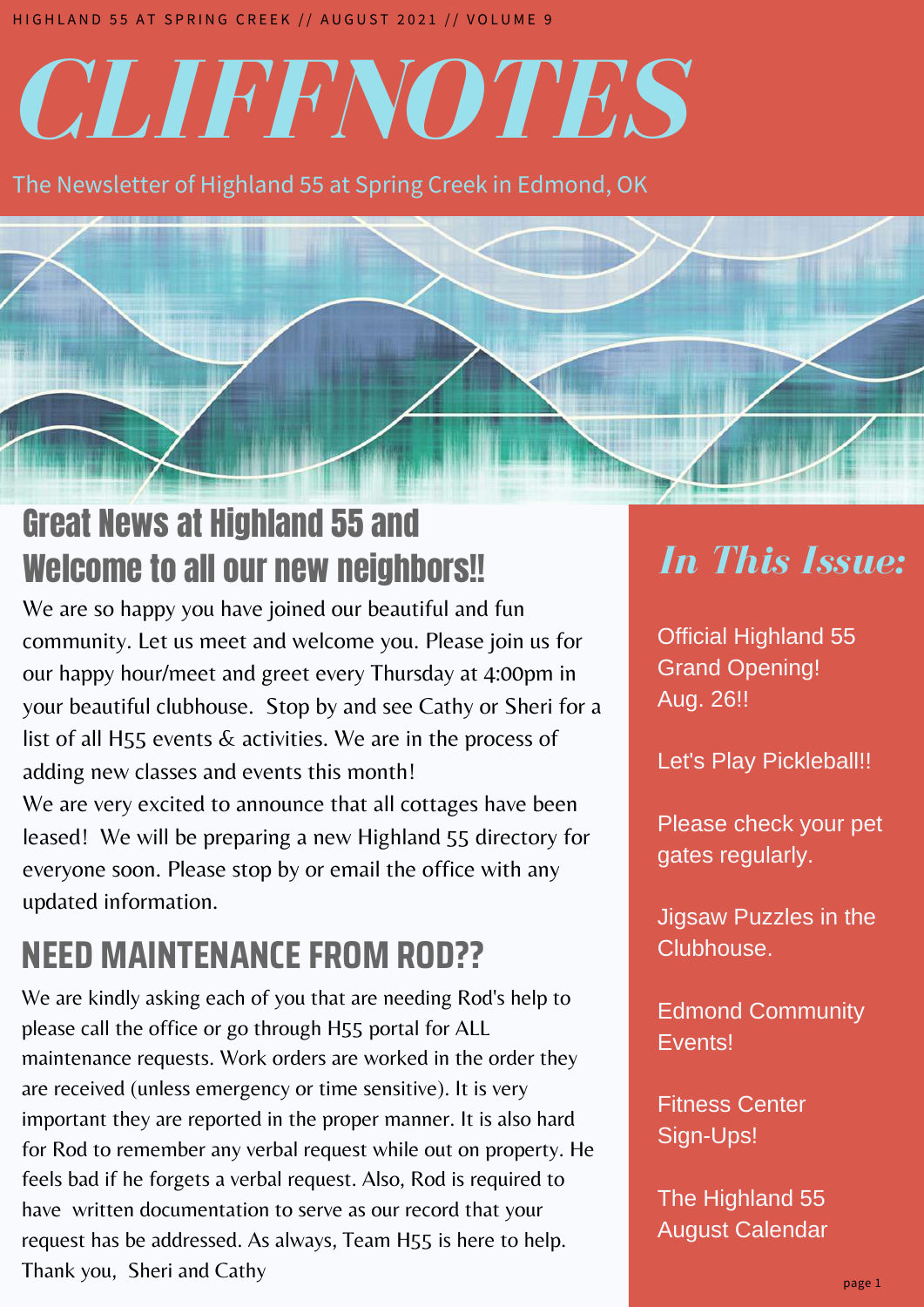

\*The \$25 **Community** Assessment Fee will begin on August 1st. Every resident will need to add this fee to your rent every month. Thank you!!

## Remember......

\*Please pick up after your pets.

\*Dogs must always be on a leash.

\*Pets are welcome on the porches at the clubhouse.

\*The H55 newsletter is always available online at Highland55.com

\*Use the north door for access to the Clubhouse when the office is closed.

## *Fitness Center Opening...*

The Highland 55 fitness will be fully open in August! The pickle ball court is complete!! We will be offering pickleball lessons this month! Please plan to join us for pickleball sign up and meet your new coach, Sheri Prince on **August 10th at 7:00 P.M.** A sign up will be in the clubhouse. You are welcome to watch or participate as much or as little as you would like. Work out equipment, including 2 treadmills, a recumbent bike, recumbent stepper and free weights will be delivered on August 2. Yoga classes have already begun! Please join our H55 instructor Paula Parrot on Tuesday & Thursday mornings at 11:15 am for yoga, stretching and toning! Tai Chi for health, is also being offered on Monday's and Wednesday's at 10:00am. Come meet our instructors, Chock and Rosie on **Wednesday, August 4th** at **10:30am**. They have extensive knowledge on how Tai Chi can significantly improve your health. Please use the appointment book inside the equipment room to schedule times to use each piece of equipment in the work out room and to sign up for yoga, Tai Chi and pickleball. This will help everyone reserve a specific time. Please reserve for 30 minute & 1 hour increments. Thank you! *Fitness Center*

## *Access...*

The Fitness Center doors will be locked 24/7. Access key pads are located outside of each door. The code to access the Fitness Center is 5501#. Please do **NOT** share this code with anyone. You must be present with any guests using the Fitness Center. Please do NOT unlock any doors to the Fitness Center from the inside.

# *Walk through main*

#### *gate access....*

The code to the walk through gates on the east and west sides of the property is 1357. Please do **NOT** share this code with anyone.

## *Book Club.......*

Our Book Club has been a lot of fun! Our book to read for the month of August is All The Light We Cannot See by Anthony Doerr. Please feel free to read this book and join us for discussion on Friday, August 11th in the Clubhouse conference room! Feel free to bring a lunch to have together after our meeting!



# *Highland 55 Of icial Grand Opening & Ribbon Cutting...*

Please mark you calendars and join us as we are officially recognized by the City of Edmond's Chamber of Commerce! We will have an official ribbon cutting!

There will be many activities including pickelball, yoga and fitness instruction during our GRAND OPENING! Please plan to stop by for refreshments in the clubhouse on THURSDAY, AUGUST 26th at 3:30.

# *Please double check your pet gates...*

Our weekly mowing will now be occurring on Tuesdays. For pet owners **please be aware** the pet fences will be open throughout the day to let the mowers, weed eaters and blowers make their way through the property. The gates will be resecured once all rotations have been completed. Although it is the responsibility of the lawn company to secure all gates it would be a good idea to double check your gate latches at the end of the day every Tuesday just as a safety precaution for our beloved furry friends. \***Additionally, to ALL residents** please make sure your yards are free of water hoses lying on the ground or any other items that may be in the way and impede the yard work or possibly get damaged. **We appreciate your cooperation!**

## *Puzzles Anyone?*

Have an hour to spare? Come show off your jigsaw puzzle skills while improving cognition and visual-spatial reasoning. The act of putting pieces of a puzzle together requires concentration and improves short-term memory and problem solving.

Each month H55 will have a new and challenging puzzle to put together. Come by and help be a part of the solution!